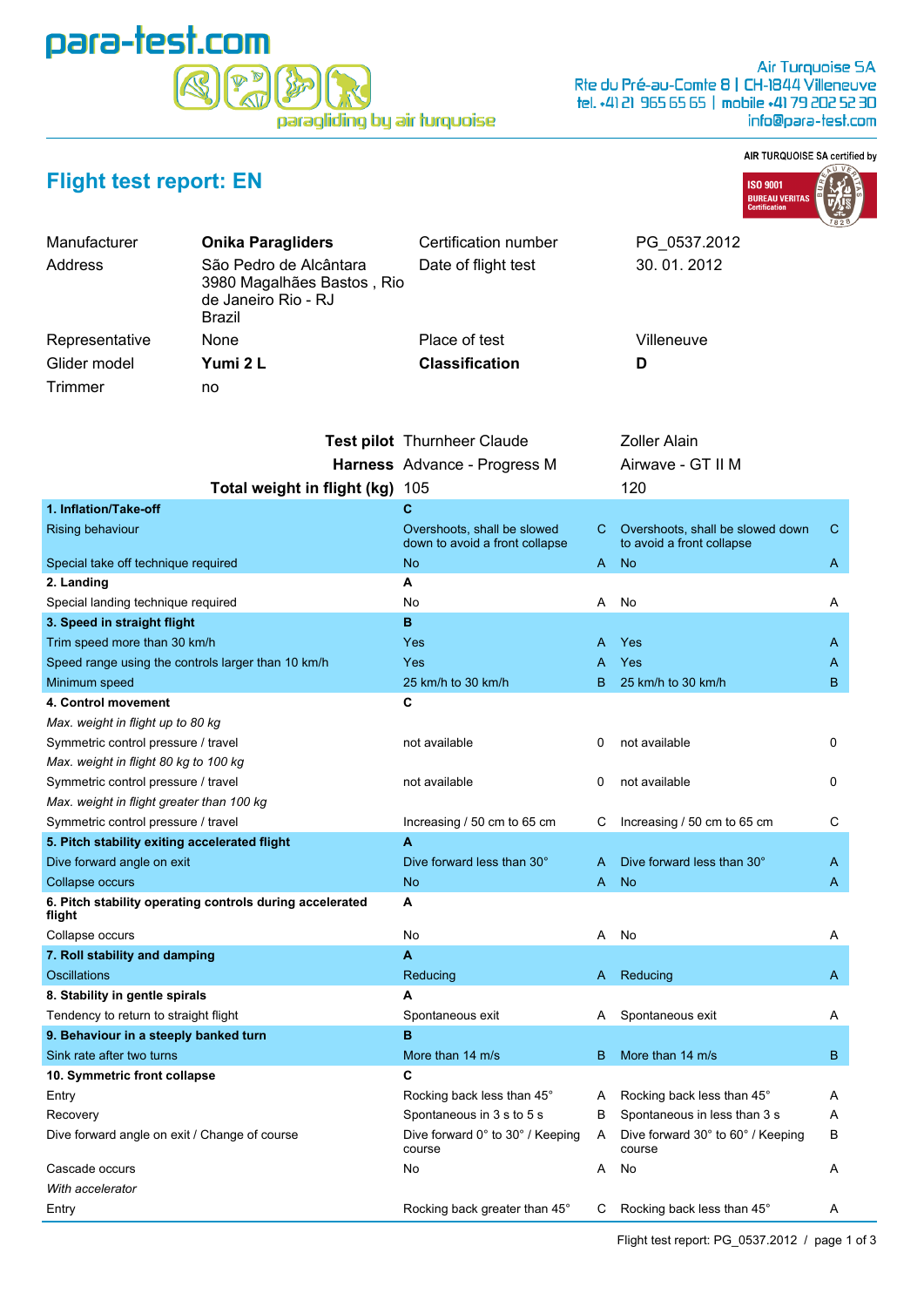| Recovery<br>Dive forward angle on exit / Change of course                   | Spontaneous in 3 s to 5 s<br>Dive forward 0° to 30° / Keeping                             | В<br>Α | Spontaneous in 3 s to 5 s<br>Dive forward $0^\circ$ to $30^\circ$ / Keeping | В<br>Α |
|-----------------------------------------------------------------------------|-------------------------------------------------------------------------------------------|--------|-----------------------------------------------------------------------------|--------|
| Cascade occurs                                                              | course<br>No                                                                              | A      | course<br>No                                                                |        |
|                                                                             | A                                                                                         |        |                                                                             | A      |
| 11. Exiting deep stall (parachutal stall)                                   |                                                                                           |        |                                                                             |        |
| Deep stall achieved                                                         | Yes                                                                                       | A      | Yes                                                                         | A      |
| Recovery                                                                    | Spontaneous in less than 3 s                                                              | A      | Spontaneous in less than 3 s                                                | A      |
| Dive forward angle on exit                                                  | Dive forward 0° to 30°                                                                    | A      | Dive forward 0° to 30°                                                      | A      |
| Change of course                                                            | Changing course less than 45°                                                             | A      | Changing course less than 45°                                               | A      |
| Cascade occurs                                                              | <b>No</b>                                                                                 | A      | <b>No</b>                                                                   | Α      |
| 12. High angle of attack recovery                                           | А                                                                                         |        |                                                                             |        |
| Recovery                                                                    | Spontaneous in less than 3 s                                                              | A      | Spontaneous in less than 3 s                                                | Α      |
| Cascade occurs                                                              | No                                                                                        | Α      | No                                                                          | Α      |
| 13. Recovery from a developed full stall                                    | B                                                                                         |        |                                                                             |        |
| Dive forward angle on exit                                                  | Dive forward 30° to 60°                                                                   | B      | Dive forward 30° to 60°                                                     | B      |
| Collapse                                                                    | No collapse                                                                               | A      | No collapse                                                                 | A      |
| Cascade occurs (other than collapses)                                       | No                                                                                        | A      | No                                                                          | A      |
| Rocking back                                                                | Less than 45°                                                                             | A      | Less than 45°                                                               | A      |
| Line tension                                                                | Most lines tight                                                                          | A      | Most lines tight                                                            | A      |
| 14. Asymmetric collapse                                                     | C                                                                                         |        |                                                                             |        |
| With 50% collapse                                                           |                                                                                           |        |                                                                             |        |
| Change of course until re-inflation / Maximum dive forward or<br>roll angle | Less than $90^\circ$ / Dive or roll angle $\phantom{1}$ A<br>15 $\degree$ to 45 $\degree$ |        | Less than 90° / Dive or roll angle<br>15 $^{\circ}$ to 45 $^{\circ}$        | A      |
| Re-inflation behaviour                                                      | Spontaneous re-inflation                                                                  | A      | Spontaneous re-inflation                                                    | A      |
| Total change of course                                                      | Less than 360°                                                                            | A      | Less than 360°                                                              | A      |
| Collapse on the opposite side occurs                                        | No                                                                                        | A      | No                                                                          | Α      |
| <b>Twist occurs</b>                                                         | No                                                                                        | Α      | No                                                                          | A      |
| Cascade occurs                                                              | No                                                                                        | A      | No                                                                          | A      |
| With 75% collapse                                                           |                                                                                           |        |                                                                             |        |
| Change of course until re-inflation / Maximum dive forward or<br>roll angle | 90° to 180° / Dive or roll angle<br>15 $\degree$ to 45 $\degree$                          | В      | 90° to 180° / Dive or roll angle 45°<br>to $60^\circ$                       | С      |
| Re-inflation behaviour                                                      | Spontaneous re-inflation                                                                  | A      | Spontaneous re-inflation                                                    | A      |
| Total change of course                                                      | Less than 360°                                                                            | A      | Less than 360°                                                              | Α      |
| Collapse on the opposite side occurs                                        | No                                                                                        | A      | No                                                                          | A      |
| <b>Twist occurs</b>                                                         | No                                                                                        | A      | No                                                                          | Α      |
| Cascade occurs                                                              | No                                                                                        | A      | No                                                                          | Α      |
| With 50% collapse and accelerator                                           |                                                                                           |        |                                                                             |        |
| Change of course until re-inflation / Maximum dive forward or<br>roll angle | Less than 90° / Dive or roll angle<br>15 $^{\circ}$ to 45 $^{\circ}$                      | A      | 90° to 180° / Dive or roll angle 15°<br>to 45 $^{\circ}$                    | В      |
| Re-inflation behaviour                                                      | Spontaneous re-inflation                                                                  | A      | Spontaneous re-inflation                                                    | Α      |
| Total change of course                                                      | Less than $360^\circ$                                                                     | A      | Less than 360°                                                              | A      |
| Collapse on the opposite side occurs                                        | No                                                                                        | A      | No                                                                          | Α      |
| <b>Twist occurs</b>                                                         | No                                                                                        | A      | No                                                                          | A      |
| Cascade occurs                                                              | No                                                                                        | A      | No                                                                          | Α      |
| With 75% collapse and accelerator                                           |                                                                                           |        |                                                                             |        |
| Change of course until re-inflation / Maximum dive forward or<br>roll angle | 90° to 180° / Dive or roll angle<br>$45^{\circ}$ to $60^{\circ}$                          | С      | 90° to 180° / Dive or roll angle 60°<br>to $90^\circ$                       | С      |
| Re-inflation behaviour                                                      | Spontaneous re-inflation                                                                  | A      | Spontaneous re-inflation                                                    | A      |
| Total change of course                                                      | Less than 360°                                                                            | А      | Less than $360^\circ$                                                       | A      |
| Collapse on the opposite side occurs                                        | No                                                                                        | A      | No                                                                          | A      |
| <b>Twist occurs</b>                                                         | No                                                                                        | Α      | No                                                                          | A      |
| Cascade occurs                                                              | No                                                                                        | A      | No                                                                          | Α      |
| 15. Directional control with a maintained asymmetric<br>collapse            | A                                                                                         |        |                                                                             |        |
| Able to keep course                                                         | Yes                                                                                       | A      | Yes                                                                         | A      |
| 180° turn away from the collapsed side possible in 10 s                     | Yes                                                                                       | A      | Yes                                                                         | A      |
| Amount of control range between turn and stall or spin                      | More than 50 % of the<br>symmetric control travel                                         | A      | More than 50 % of the symmetric<br>control travel                           | A      |